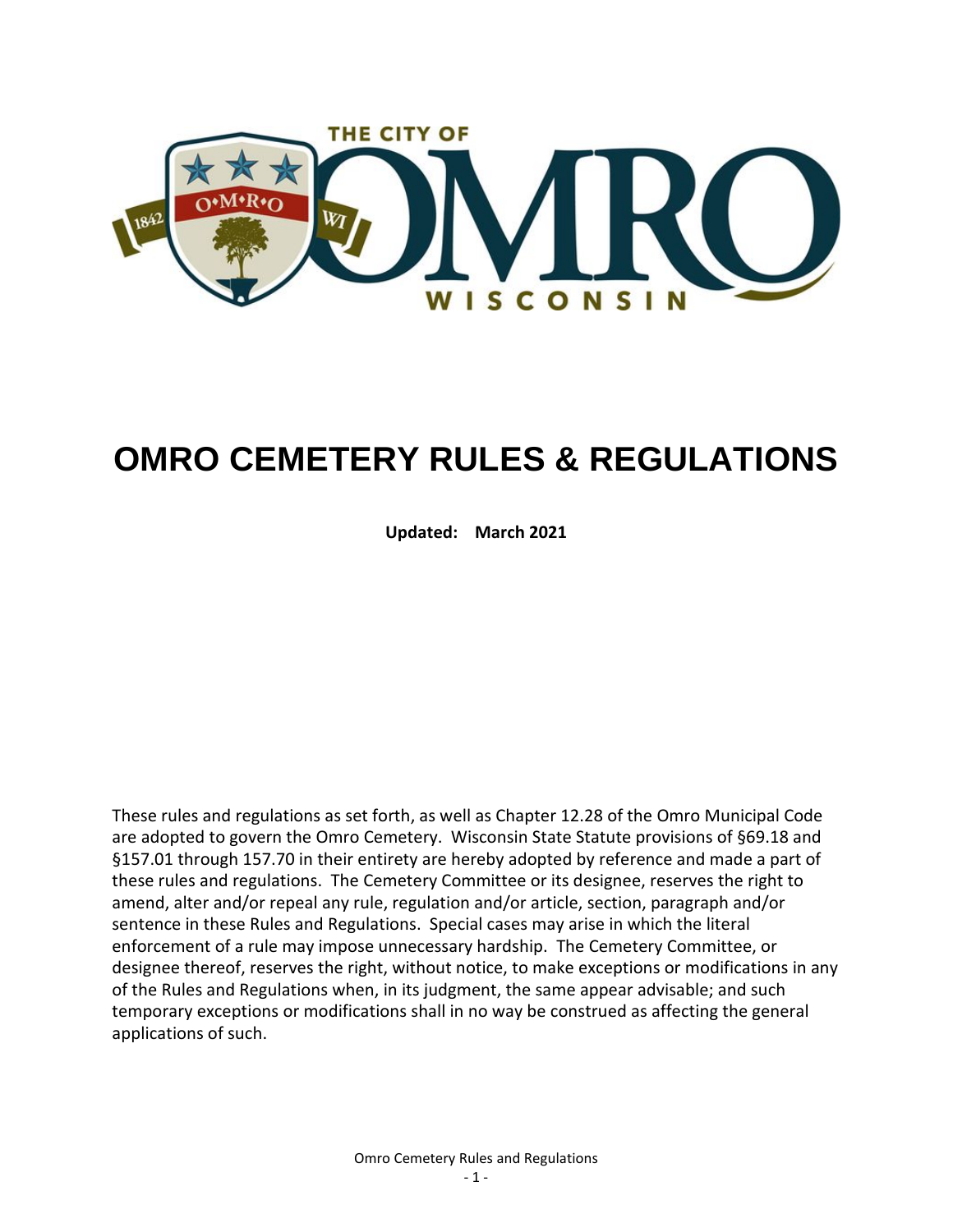# <span id="page-1-0"></span>**STATEMENT OF PURPOSE**

The Omro Cemetery is owned and maintained by the City of Omro for the benefit of all citizens. The City of Omro is profoundly aware of the great debt owed to those who have gone before us, who in love and sacrifice have entrusted the administration and care of this cemetery to our keeping. Therefore, it is only fitting that our cemetery be kept in the finest possible condition as a sign of respect and gratitude to our decedents.

To facilitate administration and care of the cemetery, in extending everyone equal and fair treatment, maintaining uniform control as well as maintaining the serenity and natural beauty of our cemetery, rules and regulations have been established. These rules and regulations are designed for the protection of owners' interment rights as a group. They are not intended to restrain, but to prevent, the inconsiderate from taking unfair advantage of others. Their enforcement will help protect the Omro Cemetery and preserve the grounds as a place of serene beauty for the after life.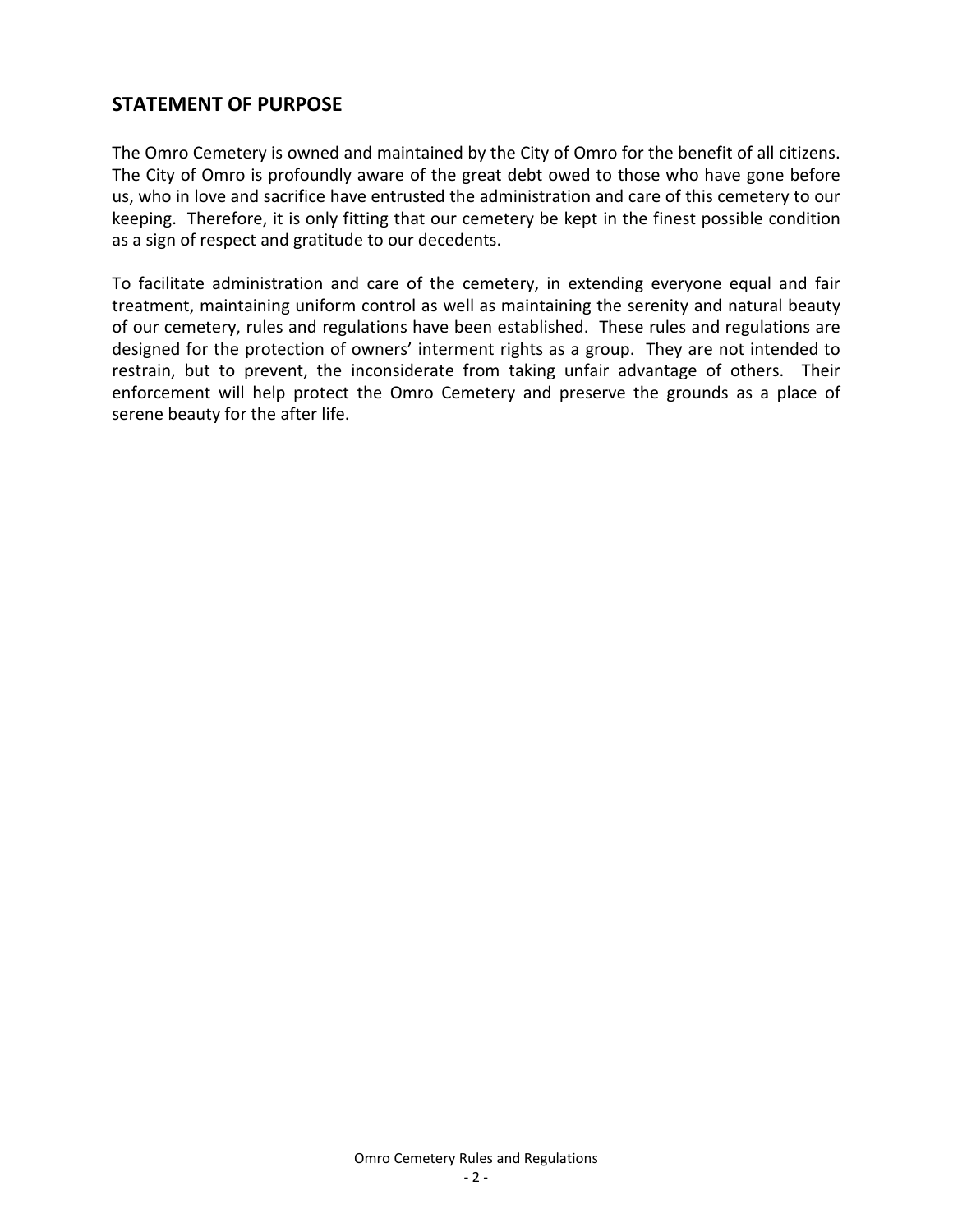# **Table of Contents**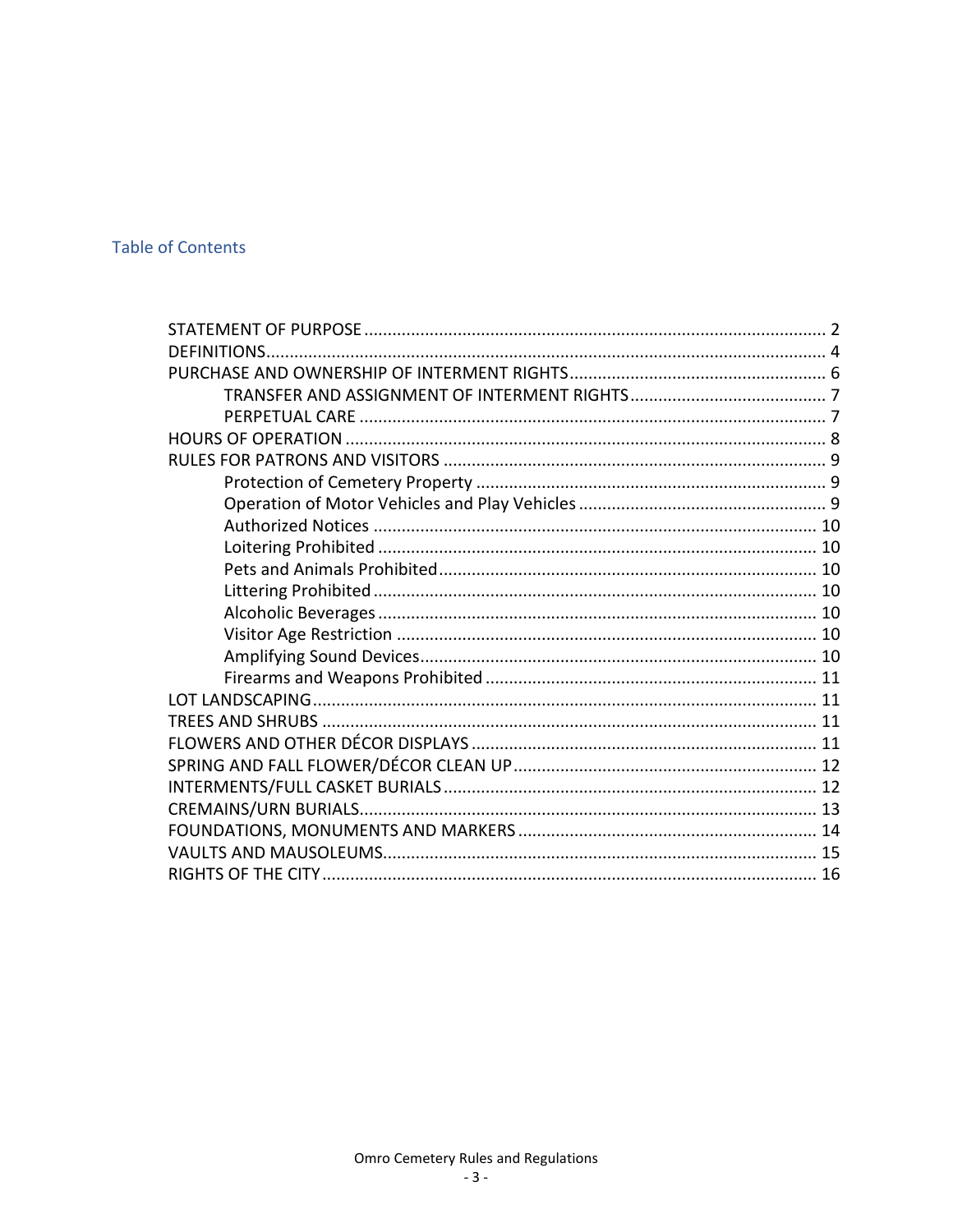## <span id="page-3-0"></span>**DEFINITIONS**

#### **Cemetery**

Cemetery as herein used shall mean the Omro Cemetery located at 1600 Waukau Road in the City of Omro, Wisconsin and shall refer to all cemetery property, grounds, equipment, and structures, both privately and publicly owned.

#### **Cemetery Administration**

Cemetery Administration refers to the administrative and records office for the Omro Cemetery located at Omro City Hall, 205 W. Webster Avenue, Omro Wisconsin.

#### **Cemetery Committee**

The Cemetery Committee shall mean a committee of members that are appointed by the Mayor for the direction and oversight of all cemetery concerns.

#### **Cemetery Deed**

Cemetery Deed shall mean the official document produced by Cemetery Administration for the conveyance of ownership of interment rights to a designated grave space(s) located within the Omro Cemetery.

#### **Cemetery Director**

The Cemetery Director is the person responsible for oversight of all aspects of the maintenance of the cemetery grounds and interments of human remains. The Cemetery Director works closely with Cemetery Administration, funeral directors, excavation contractors, and monument companies to maintain an orderly and dignified setting for interments.

#### **Contractor**

Contractor shall mean any person, firm, or corporation other than a cemetery employee, engaged in placing, erecting, or repairing any memorial or monument, excavating and preparing grave sites for interments, or performing any work in the cemetery grounds.

#### **Corpse**

Corpse shall mean the deceased body of a human being.

#### **Cremains**

Cremains shall mean the incinerated remains of a corpse.

## **Crypt**

Crypt shall mean a repository within a mausoleum for entombment of human remains.

#### **Disinterment**

Disinterment is the removal of remains of a human corpse from their original place of interment.

#### **Disposition Permit**

Disposition Permit as used in these Rules and Regulations, shall mean a legal 'Report of Final Disposition of a Human Corpse Burial Transit Permit' issued by the State of Wisconsin.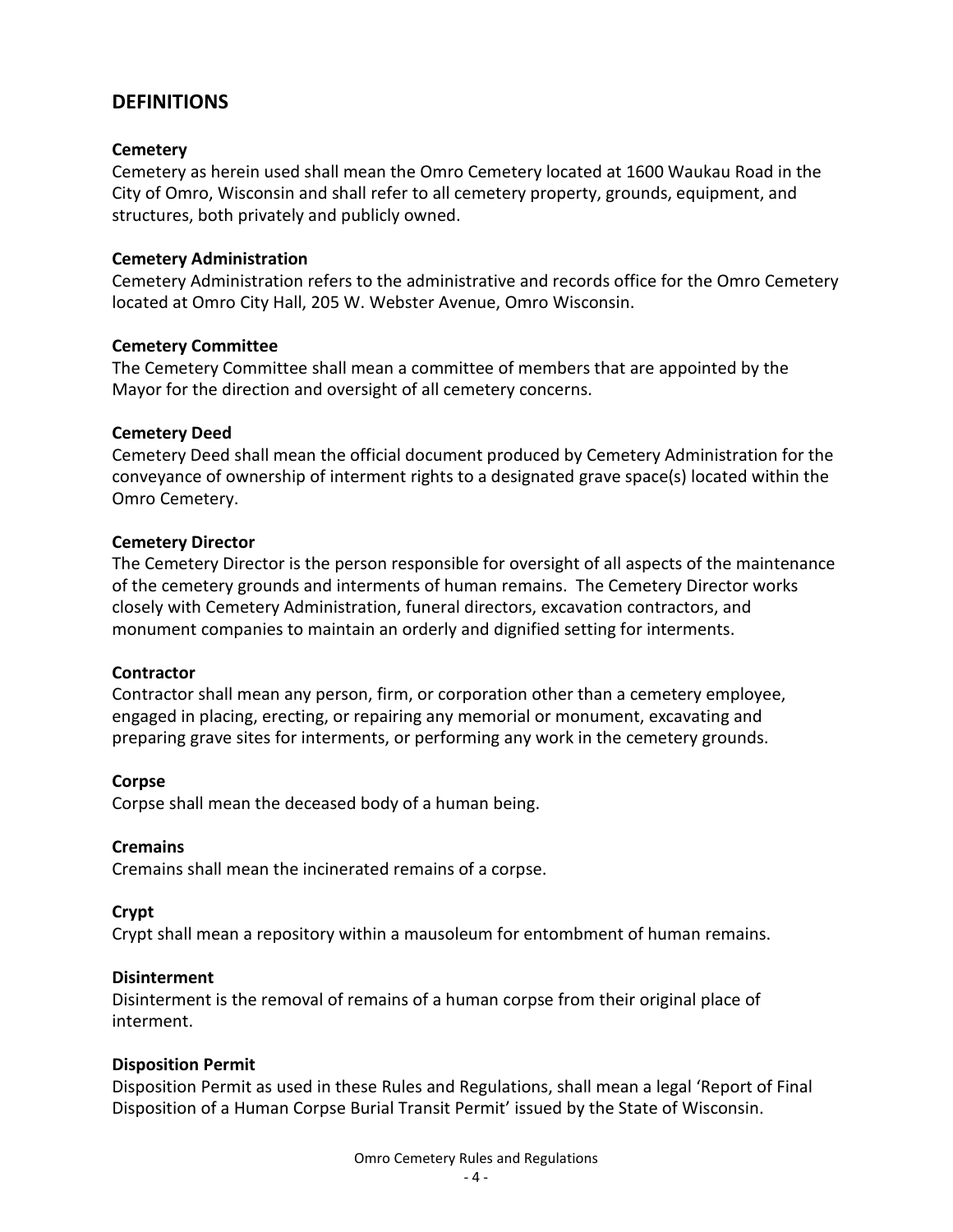#### **Foundation**

A foundation is a concrete base placed flush with the ground of the grave site, on which to erect monuments, headstones, markers, or memorials.

#### **Grave Space**

A Grave Space shall mean a single interment right within a plotted cemetery lot.

#### **Interment**

Interment shall mean niche inurnment, crypt entombment, ground burial or other permanent disposition of the remains of a deceased person.

#### **Lot**

Cemetery lot shall mean a designated area within a section and plat, containing a specific number of individual grave spaces.

#### **Marker**

A marker shall mean any headstone, memorial marker or structure placed upon any lot, grave space, mausoleum, crypt, niche or building for the purpose of identification or memory of the interred.

#### **Mausoleum**

A mausoleum shall mean a building that contains crypts and/or niches for the placement and final disposition of human remains.

#### **Monument**

A monument shall mean any headstone, memorial marker or structure placed upon any lot, grave space, mausoleum, crypt, niche or building for the purpose of identification or memory of the interred.

#### **Niche**

Niche shall mean the repository within a mausoleum for the inurnment of cremated remains.

#### **Owner**

Owner shall mean the owner of the rights of internment to a specific lot or grave spaces of which the owner has an official Cemetery Deed.

#### **Outer Burial Container**

Outer burial container shall mean a container that surrounds a casket to prevent the ground from collapsing.

## **Perpetual Care**

The term Perpetual Care shall mean the obligation of the City of Omro to maintain and care for the Omro Cemetery sites from funds derived from the segregated perpetual care fund.

#### **Perpetual Care Deed**

A Perpetual Care Deed is the official document produced by Cemetery Administration for the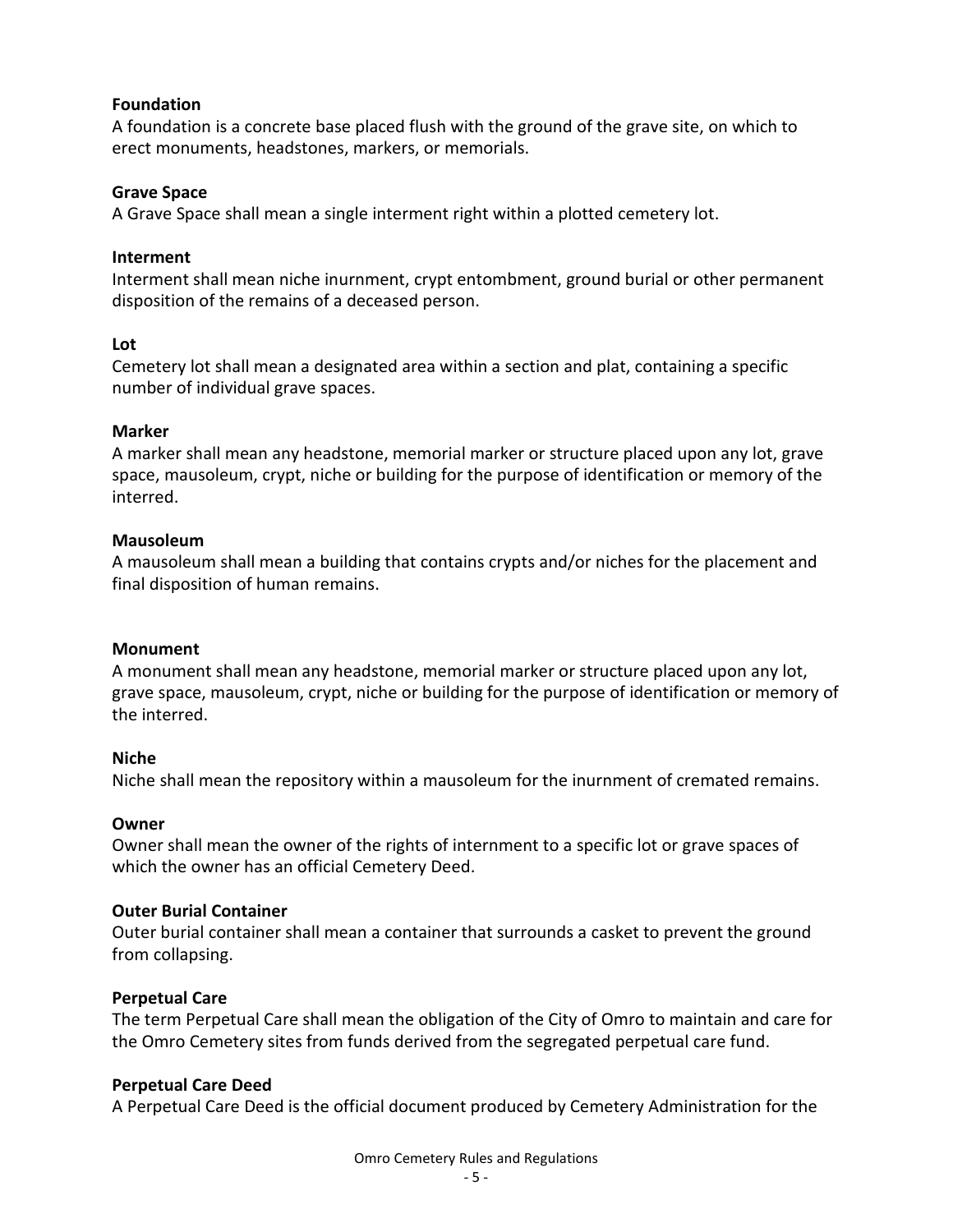conveyance of a guarantee of perpetual care for designated Grave Space(s) located within the Omro Cemetery.

## **Plat**

A Cemetery Plat shall mean an appropriate numbered and specifically designated area containing Sections, Lots and Grave Spaces.

## **Play Vehicle**

A play vehicle shall mean any motorized recreational vehicle such as a snowmobile and ATV, or non-motorized vehicle such as a coaster, a skateboard, roller skates, a sled or toboggan, unicycle, or other toy vehicle upon which a person may ride.

## **Remains**

Remains shall mean those parts that remain of a corpse after the ravages of time, weather, or destruction.

## **Sealed Vault**

A Sealed Vault shall mean an Outer Burial Container or permanently sealed container that surrounds a casket, which should be constructed of a non-wood durable substance such as concrete.

## **Section**

A Cemetery Section shall mean an alphabetically designated area within a Plat, containing numerical Lots and Grave Spaces.

## **Sexton**

For these Rules and Regulations the Sexton shall be synonymous with Cemetery Director and shall act as the caretaker of the cemetery grounds.

## **Urn**

An Urn shall mean a closed vessel used for the preservation of cremains.

## **Urn Vault**

A sealed outer burial container that encloses an urn.

# <span id="page-5-0"></span>**PURCHASE AND OWNERSHIP OF INTERMENT RIGHTS**

Persons, or their agents, desiring to obtain interment rights to a Lot or Grave Space(s) in the Omro Cemetery are referred to Cemetery Administration at Omro City Hall. Cemetery Administration will provide or arrange assistance in showing the Lots or Grave Spaces available for purchase of interment rights.

Upon having made a Lot or Grave Space selection and making the required full payment of the corresponding fees, Cemetery Administration will issue an official Cemetery Deed and Perpetual Care Deed as evidence of interment rights. The Omro Cemetery does not allow for the sale of interment rights for ½ Grave Spaces for any reason.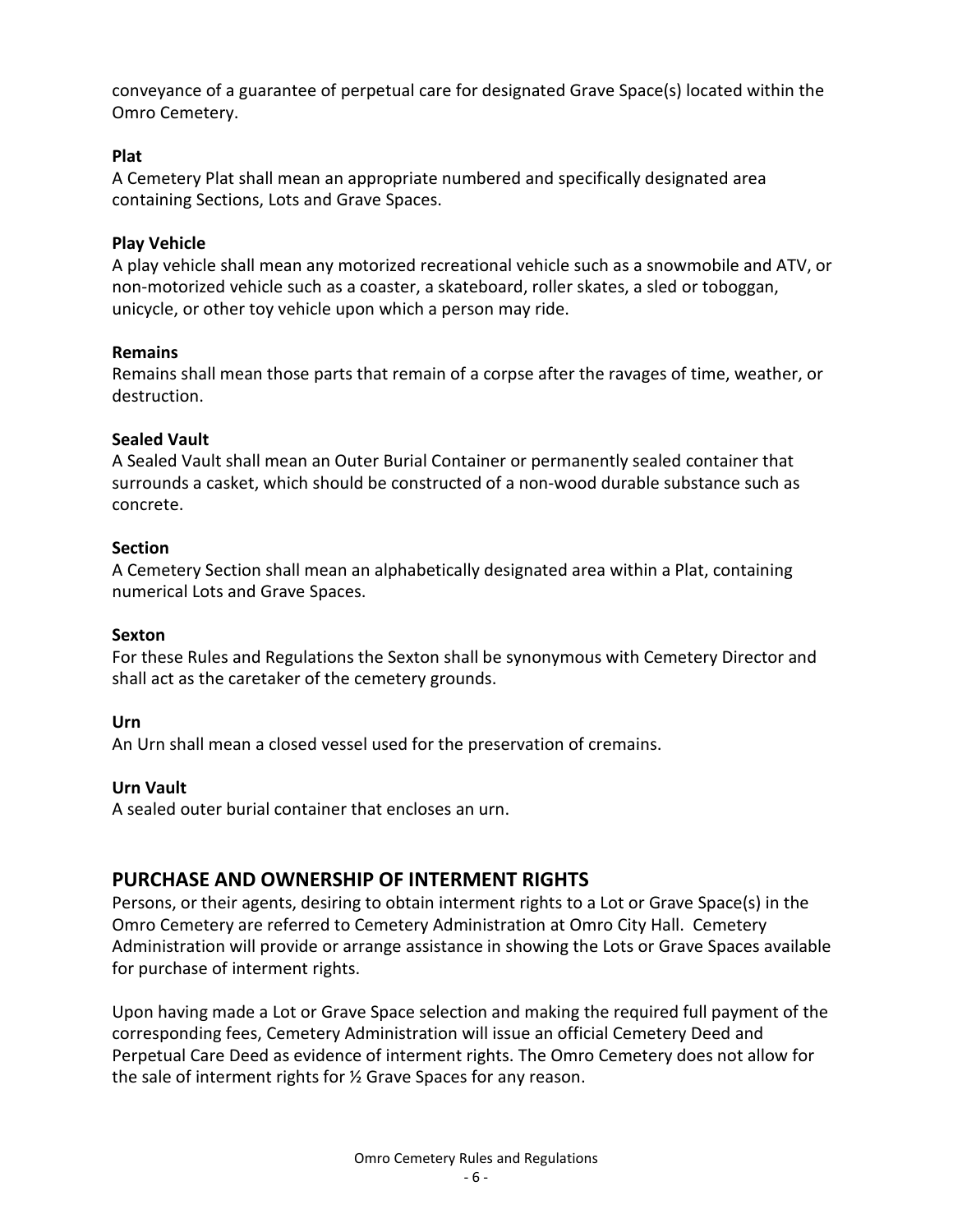Each owner is vested with the ownership of a right of interment for the sole purpose of interment of human remains. Ownership will remain with the original purchaser or purchasers. After the demise of the original purchaser(s), their interment rights shall pass to their spouse. Lineal descendants shall have equal rights of interments. In case there are no lineal descendents, then the nearest relative of the purchaser shall have the right of interment.

In case of death of a lot owner, when the cemetery lot is disposed of through a probate proceeding, a certified copy of the final court document assigning the lot shall be filed with Cemetery Administration. If there is a non-probate will, a certified copy of the will must be delivered to Cemetery Administration before the Omro Cemetery will recognize the change of ownership. If the deceased lot owner left no will, and there is no probate, satisfactory proof of descent must be provided. It is recommended that the lot owner, in making their will, include a provision covering the cemetery lots and devise to one (1) person. The Omro Cemetery will not accept a transfer of an interment space after interment of original purchaser(s) unless all lineal descendants agree to the transaction.

The owner may grant permission, which must be notarized and placed on file with the City Administrator, for the burial of other persons not related by lineage. No corpse shall be interred in a Grave Space except the corpse of one having an interest therein, or a relative, or spouse of such person, except by the consent of all persons having an interest in ownership of interment rights to such Lot or Grave Space.

All ownership of interments for Lots and Grave Spaces are exempt from taxation and cannot be seized for debt, except those owed to the cemetery, nor can they be mortgaged. All repossessed vacant grave spaces shall be subject to the same fees and charges.

## <span id="page-6-0"></span>**TRANSFER AND ASSIGNMENT OF INTERMENT RIGHTS**

Lots or Grave Spaces, for which deeds have been issued, will not be divided, transferred, sold, or conveyed without the express written consent of Cemetery Administration and the proper issuance of a transfer of title.

The sale or transfer of any interment right by any owner shall not be binding upon the Omro Cemetery unless such sale or transfer is approved and recorded on official documents provided by Cemetery Administration and signed by the duly authorized representatives of the Omro Cemetery. This procedure is required in order that the Omro Cemetery may always have a complete and accurate record of all owners and purchaser's rights of interment.

Cemetery Administration may refuse consent to a transfer or to an assignment if there is any indebtedness due to the Omro Cemetery. All transfers of ownership or assignments shall be subject to an administrative fee, which must be paid when the transfer or assignment is filed.

#### <span id="page-6-1"></span>**PERPETUAL CARE**

To assure a means for permanent care of the Omro Cemetery, a perpetual care fund is maintained. The term Perpetual Care shall mean the obligation of the City of Omro to maintain and care for the Omro Cemetery sites from funds derived from a segregated perpetual care fund. Perpetual care may also be defined as the maintenance of turf, leaf disposal,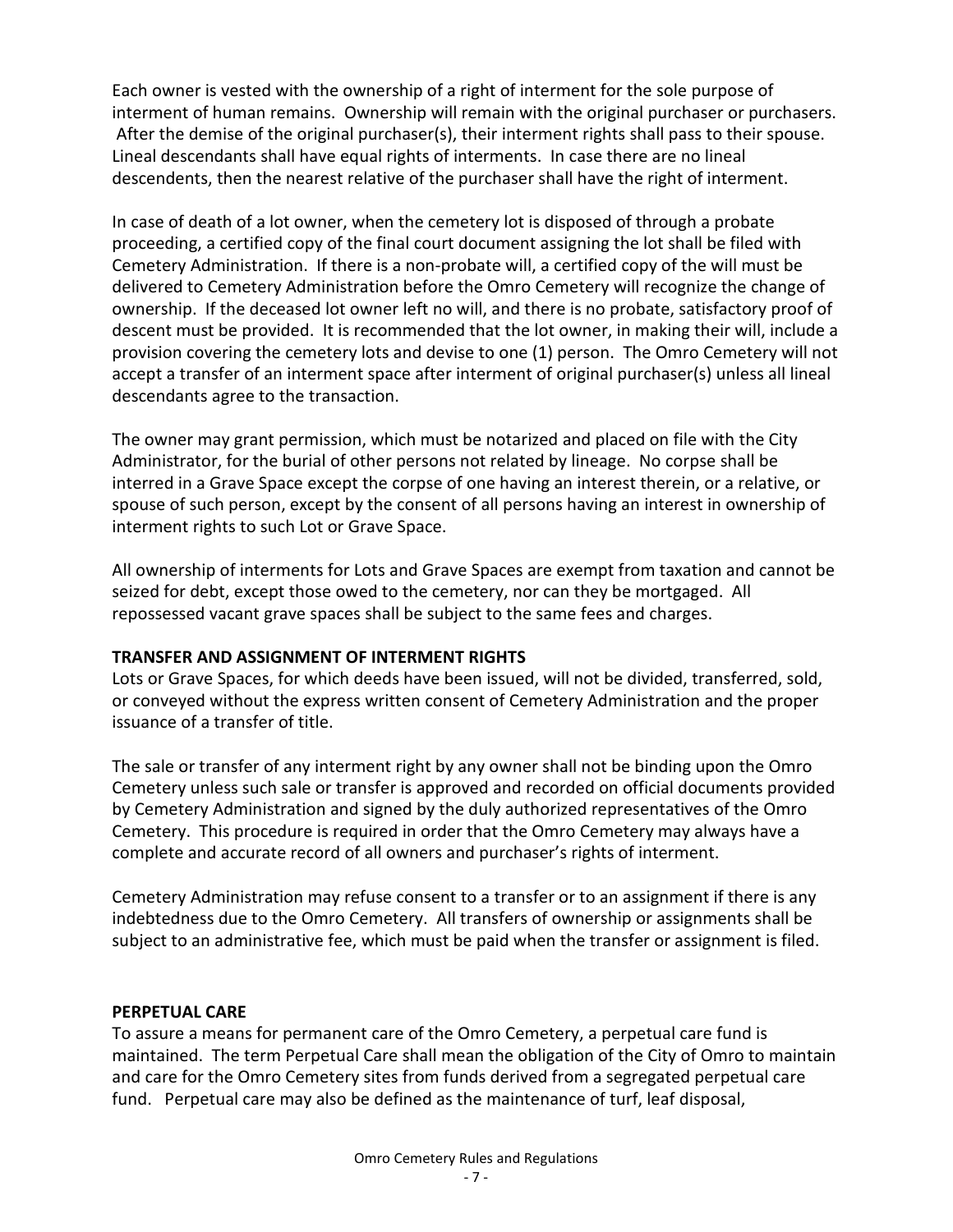maintenance of graves and streets, fences, and buildings as necessary to preserve the maintenance integrity of the cemetery.

Monies are added to the perpetual care fund from a portion of the fee charged for the sale of interment rights for each Grave Space. This portion percentage is determined by the Cemetery Committee and adopted by the City Council as part of the annual fee schedule. The City Council reserves the right to adjust the portion of the fee set aside for the perpetual care fund.

Additional interest earnings are also accrued within and remain with the perpetual care fund. It is intended that all income from the perpetual care fund be used for the sole purpose of maintenance costs of the cemetery. All expenditures from the perpetual care fund shall be made at the discretion of the City.

All landscaping, care of lots and other work in the cemetery will be done by the employees of the City of Omro or designee thereof. It is desired that each owner feels free to consult with those employees at any time regarding cemetery matters. Their advice will be cheerfully given without charge and may be of much value to those contemplating the purchase of or improvements to cemetery lots.

The City shall retain the ownership of aisles, including monument aisles. The City reserves the right for its personnel and those persons necessary to the performance of normal cemetery operation to enter upon or cross over any lot in the cemetery in the performance of such duties.

The City, or its employees, assumes no liability for damages to property or of persons, or for physical or mental suffering arising out of the performance of its normal operations, or for loss by vandalism or other acts beyond its reasonable control.

The City reserves the right to alter, change or close alleys, roadways, water mains and other physical public properties of the cemetery.

## <span id="page-7-0"></span>**HOURS OF OPERATION**

We welcome visitors and patrons to visit the Omro Cemetery. The cemetery will be open daily to visitors between the hours of seven o'clock (7:00 A.M.) and dusk. Permission to enter the cemetery at any other time must be obtained from the Cemetery Director or the Cemetery Committee.

To ensure public safety, the cemetery may be temporarily closed under the direction of the Cemetery Director or Cemetery Committee when inclement weather, ground conditions or other circumstances may warrant the closing of the cemetery.

No person shall be present upon any cemetery property without proper authority of the City during posted hours when the cemetery is not open to the public.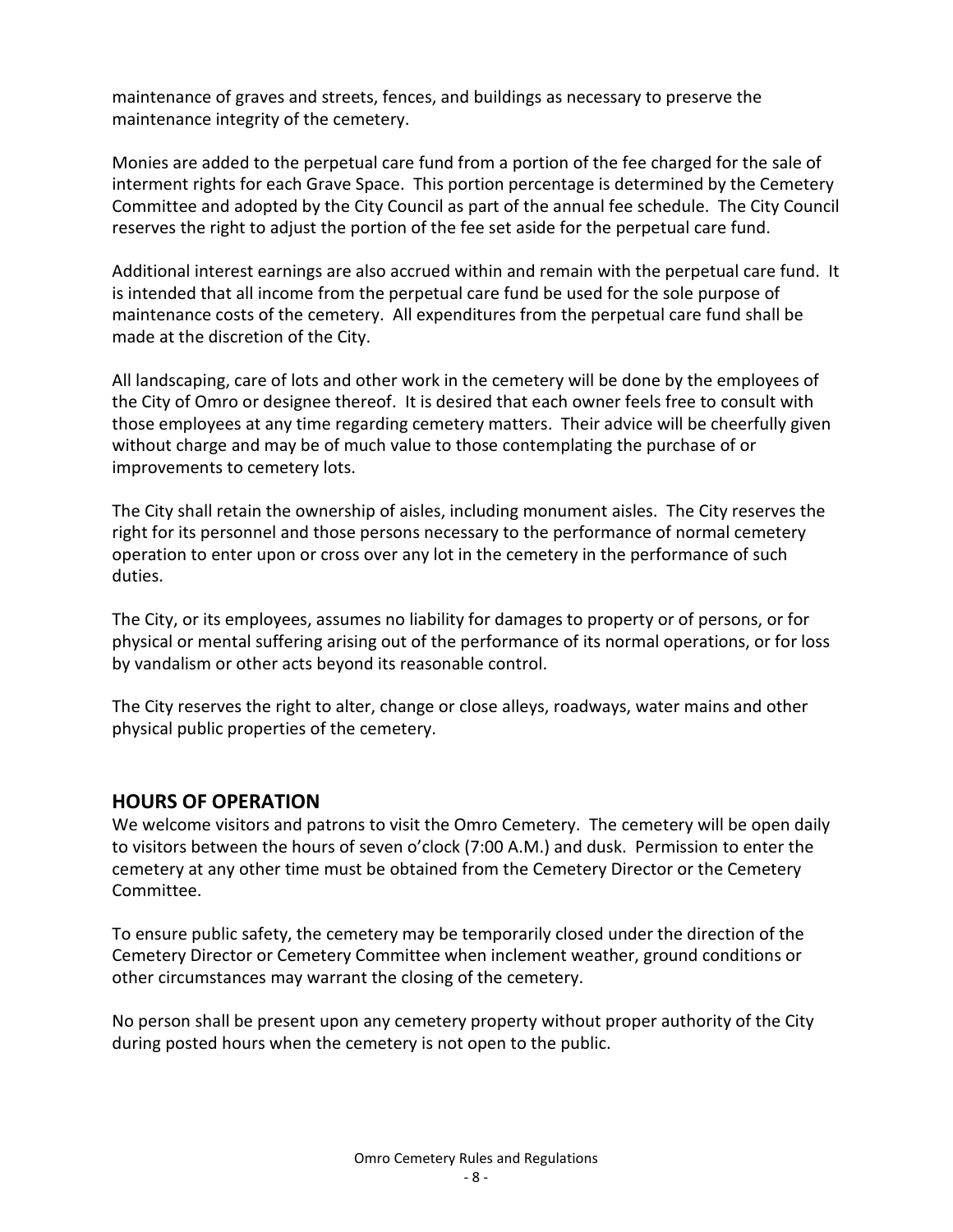# <span id="page-8-0"></span>**RULES FOR PATRONS AND VISITORS**

All patrons and visitors to the Omro Cemetery shall adhere to the following rules and regulations to protect the cemetery from injury, damage, or desecration.

## **Disturbing Cemetery Property**

- No person without proper authority shall cut, remove, damage, or carry away any flowers, plants, vines, shrubs or trees from any lot or grave space without the consent of the lot or grave space owner.
- No person without proper authority shall remove, deface, mark or damage in any manner any cemetery markers, headstones, monuments, fences, or structures.
- No person without proper authority shall remove, damage, or destroy any vases, flowerpots, urns, or other objects, which have been placed on a cemetery lot or grave space.
- No person without proper authority shall remove any cemetery maintenance equipment without the owner's consent.

## <span id="page-8-1"></span>**Protection of Cemetery Property**

- No person without specific written authorization or under the direction of the City shall trap wild animals in the cemetery.
- Nor shall any person kill, injure, disturb, or attempt to disturb, any wild or domestic animals, birds, or waterfowl within the confines of the cemetery property.
- No person shall climb any tree, break, cut down, trample upon, remove or in any manner damage any tree, shrub, vine, flower, flower bed, turf, grassy area, soil, building, structure, equipment, official notice, sign, or other property within the confines of the cemetery property.
- No picnics, parties, or similar gatherings are permitted.

## <span id="page-8-2"></span>**Operation of Motor Vehicles and Play Vehicles**

Motor vehicles are restricted to the roads and drives and parking areas, except for authorized maintenance vehicles. Motorcycles, bicycles, motor bikes or other such vehicles will be allowed in the cemetery when present in conjunction with cemetery business. Any unlawfully parked motor vehicle may be towed or removed by the City at the vehicle owner's expense.

- No person shall operate a licensed or unlicensed motorized vehicle on any cemetery property outside of designated parking areas, roadways or drives where operation of such vehicles is specifically permitted.
- No person shall operate any motorized vehicle at a speed more than five (5) miles per hour unless otherwise posted.
- No person shall park a motorized vehicle on any grassy or seeded area, or upon any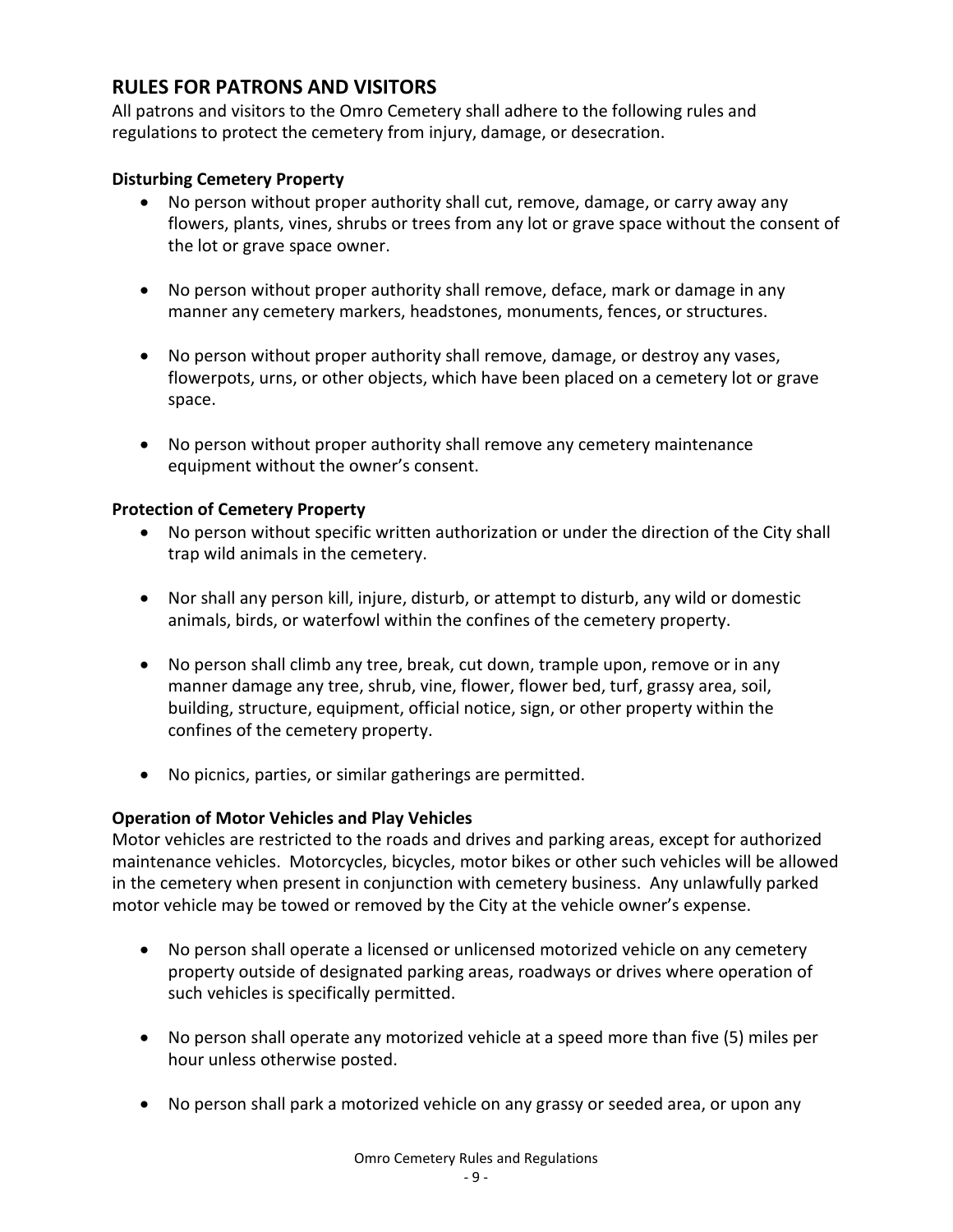location other than a designated parking area.

- No person shall park a motorized vehicle on cemetery property for any purpose except those engaging in official cemetery business.
- No person shall operate or make use of a play vehicle upon any cemetery property without the consent of the City.

## <span id="page-9-0"></span>**Authorized Notices**

- No person shall post, paste, fasten, paint, or attach any placard, bill, notice, sign or advertising material upon any structure, tree, or other natural object in the cemetery; except those official signs and notices posted by the City.
- No person shall remove, deface, or damage in any manner, any official sign or notice posted in the cemetery.

## <span id="page-9-1"></span>**Loitering Prohibited**

• No person shall loiter or cause a nuisance or engage in any sport or exercise on any cemetery property.

## <span id="page-9-2"></span>**Pets and Animals Prohibited**

- Pets, including animals of any species, and horses are prohibited in the cemetery.
- Dogs will only be allowed in the cemetery when confined to the vehicle.
- Only human remains may be buried in the Omro Cemetery.

## <span id="page-9-3"></span>**Littering Prohibited**

- No person shall litter, dump, or deposit any rubbish, refuse, earth, or other material in the cemetery without the consent of the City.
- The throwing of rubbish on the avenues, walks, or any part of the grounds is strictly prohibited. Receptacles are provided for waste.

## <span id="page-9-4"></span>**Alcoholic Beverages**

- No person shall consume or have in their possession, any open container containing an alcoholic beverage on cemetery property.
- Persons or picnics with refreshments or alcoholic beverages are not permitted within the cemetery.

## <span id="page-9-5"></span>**Visitor Age Restriction**

• Children under sixteen (16) years of age will be admitted only when accompanied by parents or guardians.

## <span id="page-9-6"></span>**Amplifying Sound Devices**

• No person shall operate or play any amplifying system or sound device without consent of the City.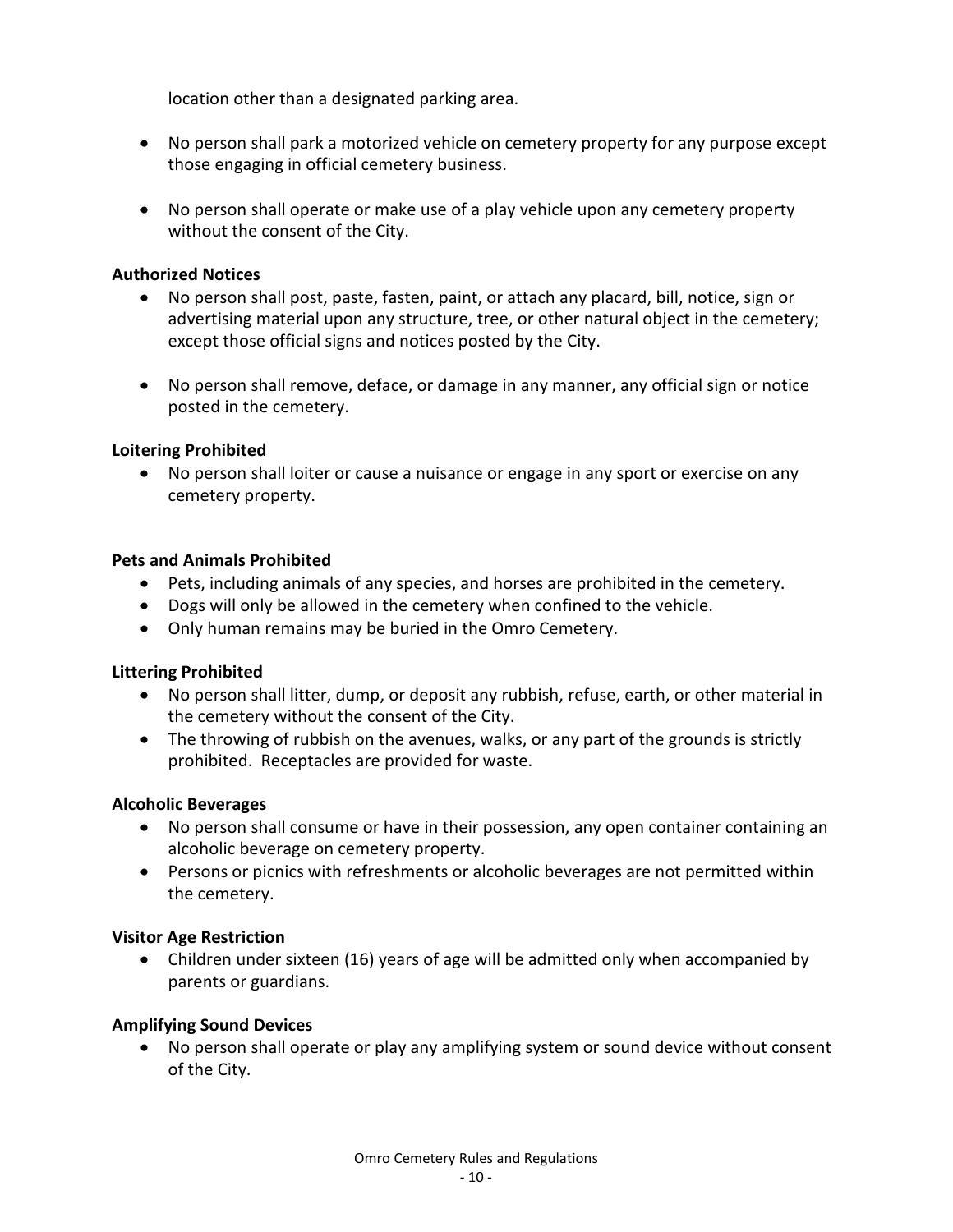## <span id="page-10-0"></span>**Firearms and Weapons Prohibited**

- Firearms will not be permitted in the cemetery except in conjunction with military funerals.
- The use of firearms, air-guns, bow and arrows, explosives, and weapons of every character upon the grounds, is strictly prohibited except for firearms usage in conjunction with military funerals.

# <span id="page-10-1"></span>**LOT LANDSCAPING**

To preserve the uniform landscaping beauty of the Omro Cemetery the following landscaping regulations shall be adhered to:

- No mound of earth or turf shall be raised upon any grave above the general level of the lot.
- No hedges, fences, or enclosures of any kind will be permitted on or around lots.
- Wooden boxes, wire containers, glass jars, bottles, toys, cans, and other such objects may not be placed on lots. The City will remove such objects without notice.
- Urns are not permitted on lots. After following proper notification procedures to the last known owner of record by registered or certified mail, the City shall remove existing urns as they become unsightly or deteriorated. The urns may not be replaced.
- All landscaping, care of lots, and other work in the cemetery will be done by employees or designees of the City.

# <span id="page-10-2"></span>**TREES AND SHRUBS**

The planting of trees and shrubs on lots and grave spaces could hinder the full usage of such and create hardships for maintenance. Therefore, the planting of trees and shrubs will not be permitted on any lot or grave space without the consent of the Cemetery Director. If allowed, all plant materials shall be planted in line with the existing rows of markers and in line with aisles. The expense of the tree and planting of the tree will be paid by the lot or grave space owner.

• Trees or shrubs on any grave space that hinder the full usage of the grave space may only be removed with the consent of, and under the direction of, the Cemetery Director. The lot or grave space owner will pay the expense of the tree and stump removal.

# <span id="page-10-3"></span>**FLOWERS AND OTHER DÉCOR DISPLAYS**

• Fresh cut flowers may be used anytime and may remain until they become wilted or unsightly in the judgment of the Cemetery Director. Containers for cut flowers are to be of a style that is level with the ground surface and not holding water when not in use or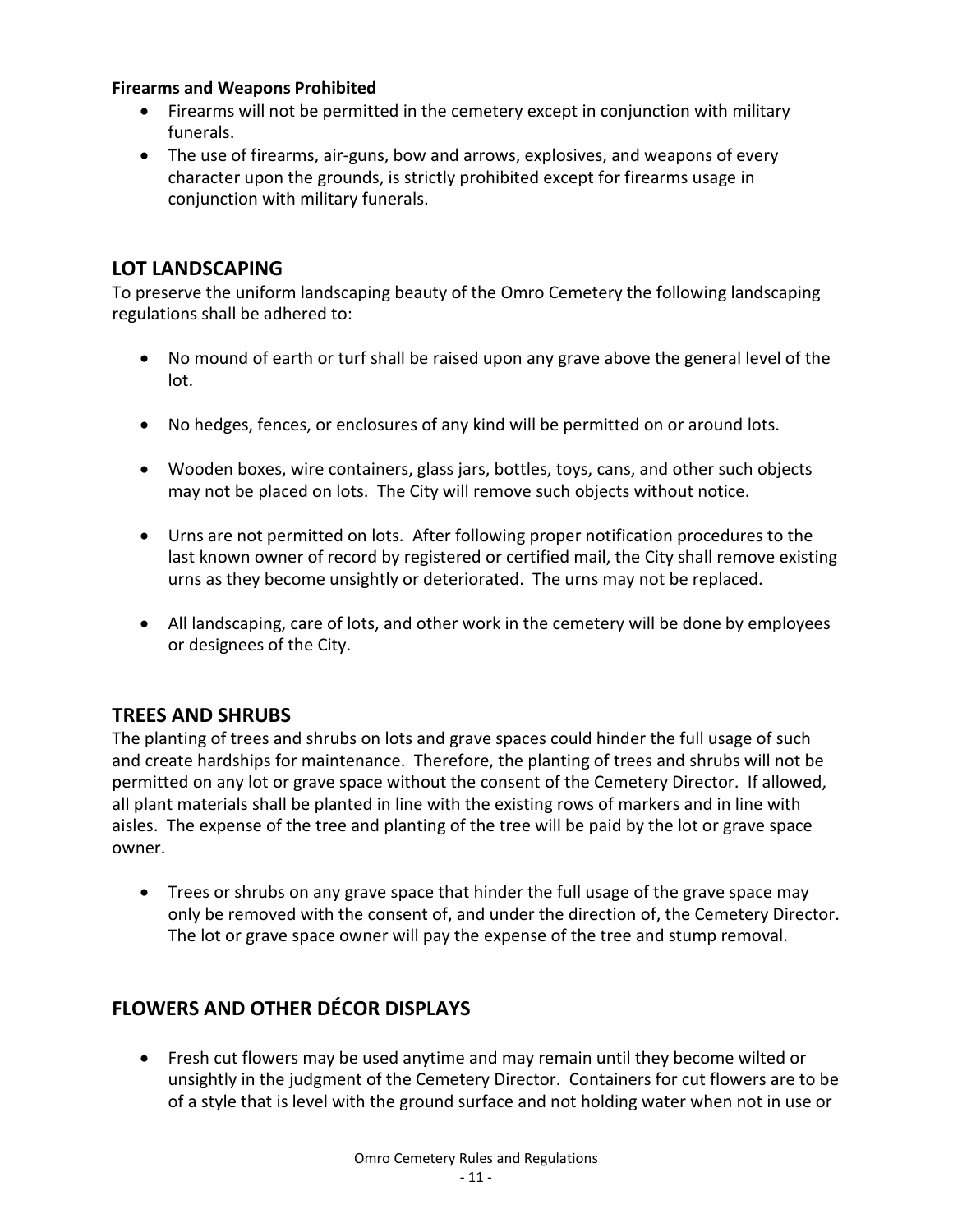of the type to be disposed of when the flowers are removed.

- Wreaths on wire stands must be placed at the head of the lot or grave space.
- Potted plants may be set at the head of the lot or grave space without disturbing the sod. Preferably to the side of the marker foundation.
- Artificial flowers are treated in the same manner as potted plants and must be placed in a vase or pot.
- Vines that interfere with the proper care of lots, graves and injure the grass may be removed at the discretion of the Cemetery Director.

# <span id="page-11-0"></span>**SPRING AND FALL FLOWER/DÉCOR CLEAN UP**

It is urged that lot owners interest themselves in the past and present care of their lots, as a single neglected lot mars the beauty of the entire cemetery. All flowers and decorations are to be removed on or before April 15th and or October 15th each year for a two week clean up period. New arrangements may be placed after the 1st of May and November. Any unsightly items that are not removed in a timely manner for the scheduled clean up periods will be removed at the discretion of the Cemetery Director.

# <span id="page-11-1"></span>**INTERMENTS/FULL CASKET BURIALS**

Depths of graves shall conform to the Wisconsin State Board of Health specifications. The Cemetery staff shall be given thirty-six hours notice prior to the opening and preparation of a grave space for interment. A fee for preparation, opening, closing, replacing sod, and seeding of the grave space must be paid prior to performance of the service.

The Cemetery Director or one of his assistants are required to attend every interment. The City will assume no responsibility for the protection, maintenance, damage, or vandalism to flowers, wreaths, or any items used in funeral or interment proceedings.

No burial will be permitted until a legal report of Final Disposition burial transit permit has been presented to the Cemetery Director. The interment of bodies of persons who have died of a contagious disease shall be made in strict accordance with the rules of the State Board of Health.

- Only human remains may be interred in the Omro Cemetery.
- The interment of two (2) bodies in one (1) grave will not be allowed, except in the case of a mother and infant, two (2) small children buried in one (1) casket, a full-size burial with cremains above only at same time, or two (2) cremation burials.
- Interments will be made only during daylight hours.
- Interments will be made Monday through Saturday. Sundays by order of the health department.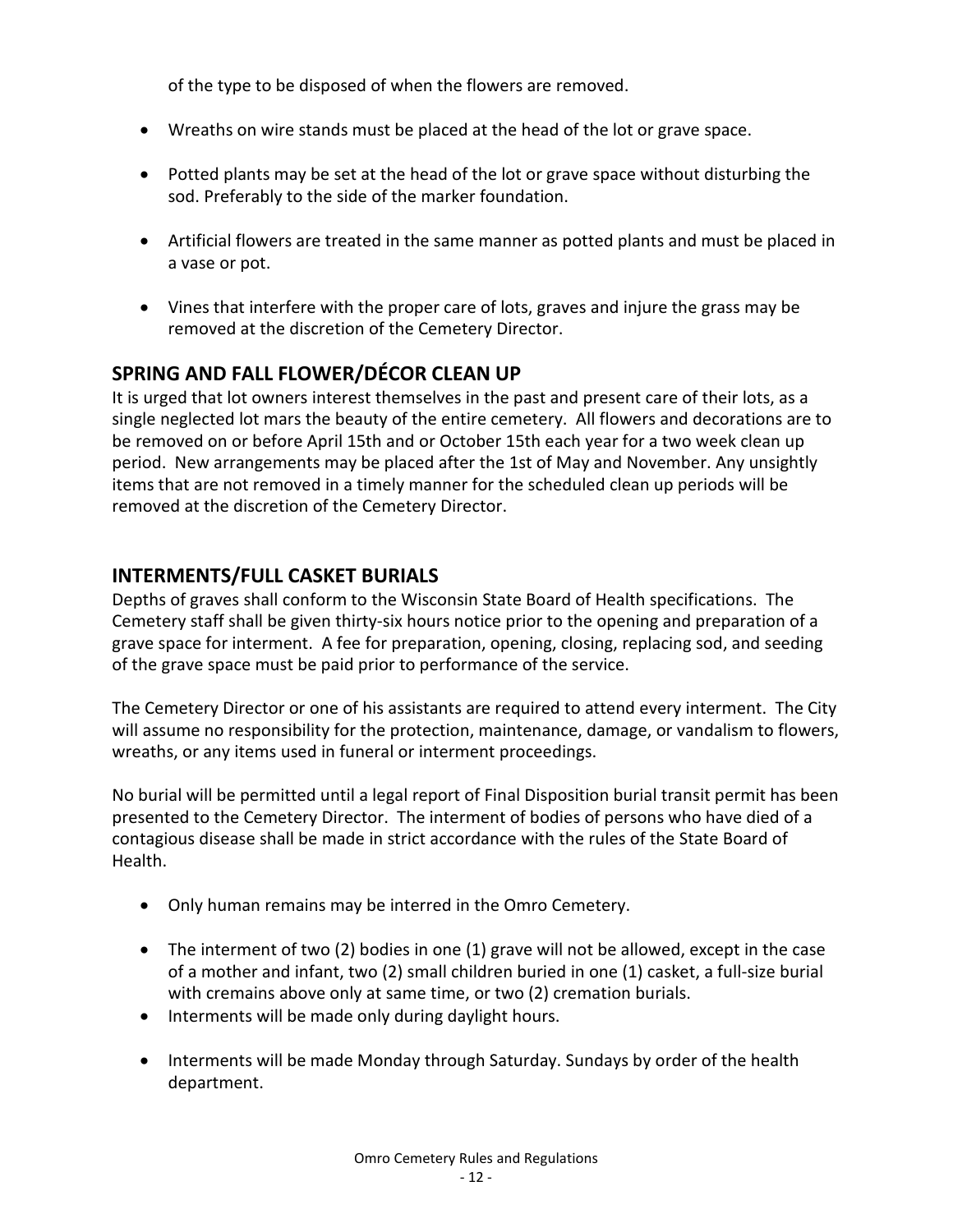- Any burials after three o'clock (3:00 P.M.) or on Saturdays will be charged an additional fee as established by the Cemetery Committee and City Council.
- Interments will not be made on Sundays or official City holidays unless declared an emergency situation by a Physician. Additional fees may be required.
- All interments shall be made in a permanently sealed outer burial container or sealed vault that is not constructed of wooden material.
- All graves shall be excavated by the City or its designated Contractor.

# <span id="page-12-0"></span>**CREMAINS/URN BURIALS**

Cremains are the incinerated remains of a corpse. Cremation of a dead human body shall be considered as a final disposal of that body. Therefore, no additional permit covering transportation, interment, or other disposal of the ashes of a cremated body is required. Cremains must be disposed of in a respectable way.

- "Scattering or dispersal of cremains over public grounds is not allowed" according to Wisconsin State Statutes.
- Two (2) cremains may be buried in a single grave space at the discretion of the Cemetery Director.

A fee for preparation, opening, closing, replacing sod, and seeding of the cremation grave space must be paid prior to performance of the service.

# **DISINTERMENTS OF REMAINS OF CORPSE**

Disinterment is the removal of remains of a human corpse from their original place of interment. Disinterment of bodies from graves in the Omro Cemetery will be made by the City or its designated Contractor in accordance with the requirements of the Wisconsin State Board of Health.

- Lot and grave space owners, or their heirs, desiring graves opened must secure the necessary disinterment permit from the State of Wisconsin and deliver the documents to Cemetery Administration or the Cemetery Director.
- A disinterment permit issued by the State of Wisconsin is the only authority required by law to transport disinterred remains and reinter the remains. A burial permit is not required.
- Wisconsin State Statutes state that disinterred corpses are dangerous to health and require the local health officer or physician to grant approval for the removal, transporting and reinterring of the body. Therefore, a completed disinterment permit, issued by the local health officer or physician where the remains are buried, is required from Winnebago County before human remains are removed from their place of burial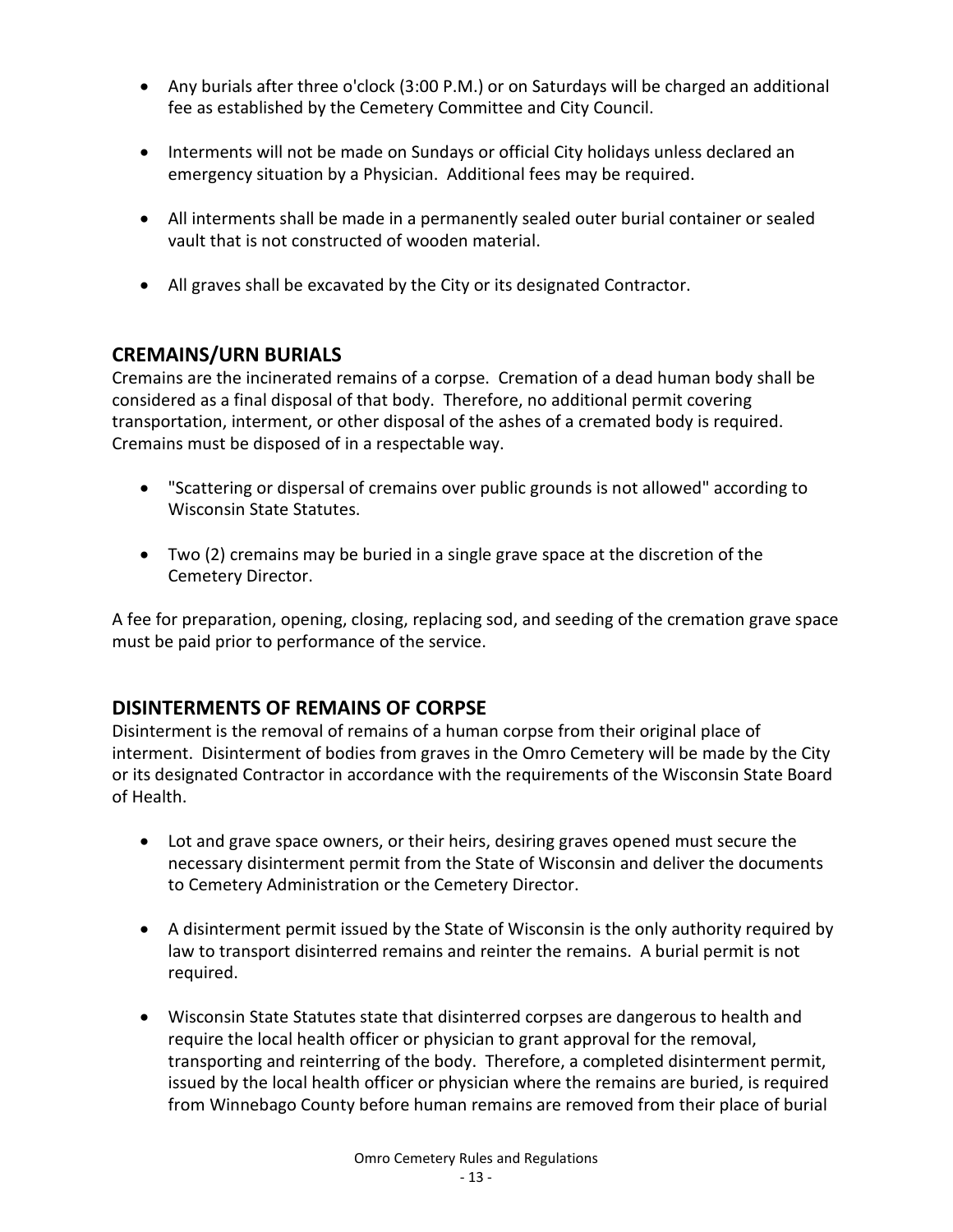in the Omro Cemetery.

- A validated disinterment permit must also be obtained from the City of Omro Cemetery Administration before any disinterment can take place. All removals will be made under the City's direction and under the supervision of a licensed embalmer, according to the Wisconsin State Statutes.
- No death certificate is required to obtain a disinterment permit because the original death certificate has already been filed with the state and the local registrar at the place where death occurred.
- No disinterment permit is required to remove buried cremains.
- For sanitary reasons, graves will not be reopened for inspection except for an official investigation.

Wisconsin administrative codes and the statute covering this procedure is as follows: **"H18.05 Disinterment"**: No human remains now interred or resting in a permanent vault or tomb shall be disinterred, transported, and reinterred unless a disinterment permit is first obtained from the health authority having jurisdiction at the place of disinterment. The disinterment permit shall constitute authority to transport and reinter the disinterred remains. No death certificate shall be required to obtain a disinterment permit. Disinterred corpses are declared dangerous to health and shall not be transported unless each corpse is accompanied by a separate permit from the local health officer for removal, showing the name, age, place, cause of death and medical attendant, the point to which to be shipped, and the undertaker in charge and attached to such permit the consent of the Department of Health and Social Services. Local health officers shall refuse permit when the cause of death is given as heart failure unless the physician in charge states that the cause was not diphtheria.

# <span id="page-13-0"></span>**FOUNDATIONS, MONUMENTS AND MARKERS**

The City reserves the right to require the construction of a foundation of such size, material and design as will provide ample insurance against settlement or injury to the stonework. A foundation and monument permit is required from the City along with payment of a monument location and marking service fee that must be paid in full prior to issuance of the foundation permit.

- The City requires that grave markers, monuments, headstones, foundations, and mausoleums be set by a monument company.
- Under no circumstances will the City construct monument or marker foundations or place markers or headstones on foundations.
- The lot or grave space must be paid in full before a permit for a marker or monument will be issued for that lot or grave space.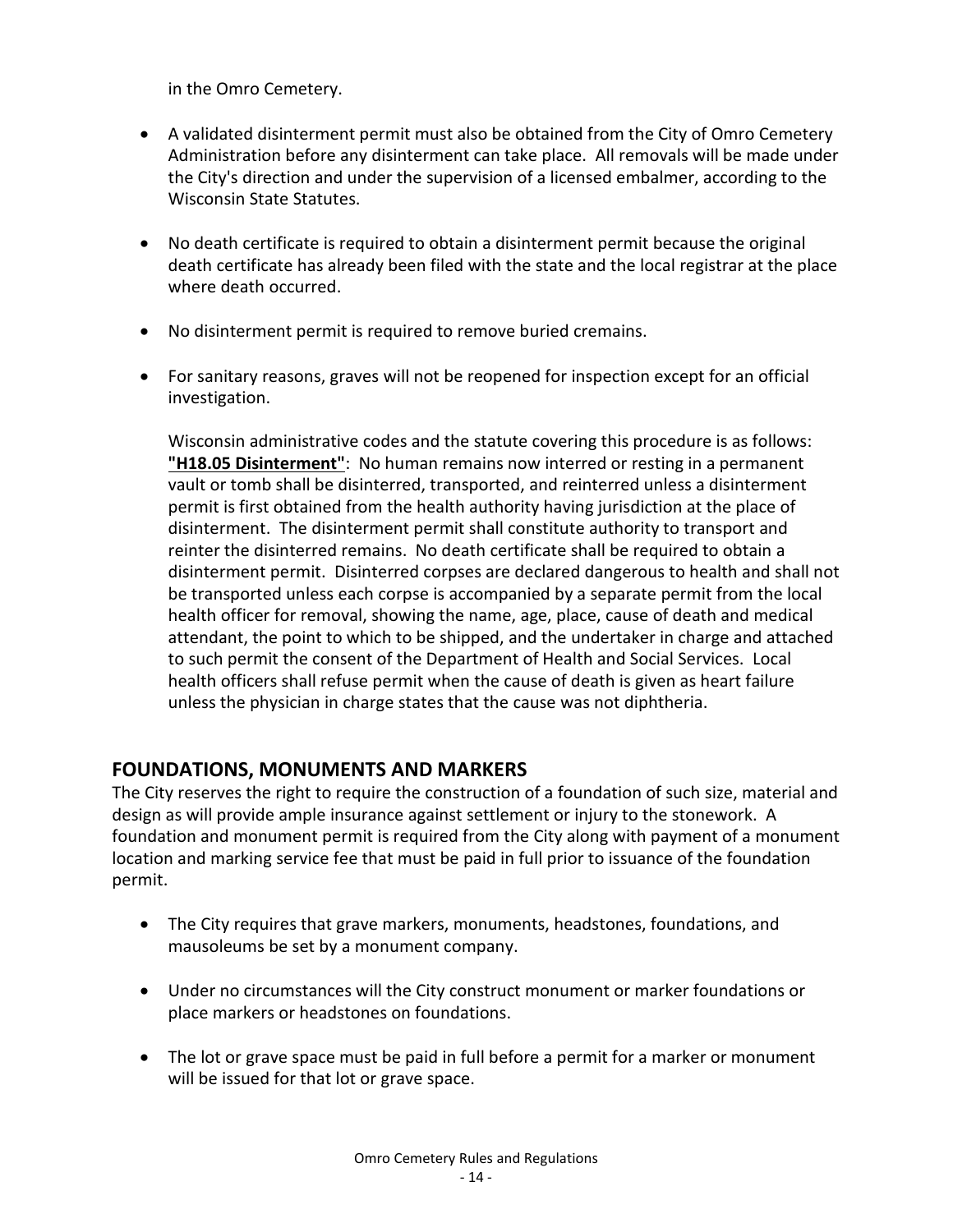The monument company is also required to set the foundations and monuments according to regulations specified by the City. The City will refuse to issue a monument permit for any monument, marker, or mausoleum that, in the opinion of the Cemetery Director, is not esthetic in appearance.

- The top of the concrete foundation will be constructed flush with ground level.
- All markers will be set on a foundation with a five-inch (5") margin. The size of the monument, marker, or mausoleum must be in harmony with the size of the lot.
- All monuments must be set in line with other monuments or as directed otherwise by the Cemetery Director.
- Only two (2) markers will be allowed on a grave space, of which one will be flush with the ground and of a size that meets the approval of the Cemetery Director.
- Monuments, markers, or mausoleums, once placed on their foundation, shall not be removed except by permissions of the Cemetery Director.

The setting of monuments, stones, and markers, and the transportation of all tools, materials, etc. within the cemetery shall be subject to the supervision and control of the Cemetery Director.

- Unless special arrangements are made with the Cemetery Director, such work will be conducted between the hours of seven o'clock (7:00 A.M.) and three o'clock (3:00 P.M.), Mondays thru Fridays.
- All work as outlined above shall be completed and debris removed immediately.

# <span id="page-14-0"></span>**VAULTS AND MAUSOLEUMS**

Construction of vaults and mausoleums will be permitted in accordance with the established rules and regulations as established herein. A permit is required prior to construction. The Cemetery Director must be contacted prior to permit application.